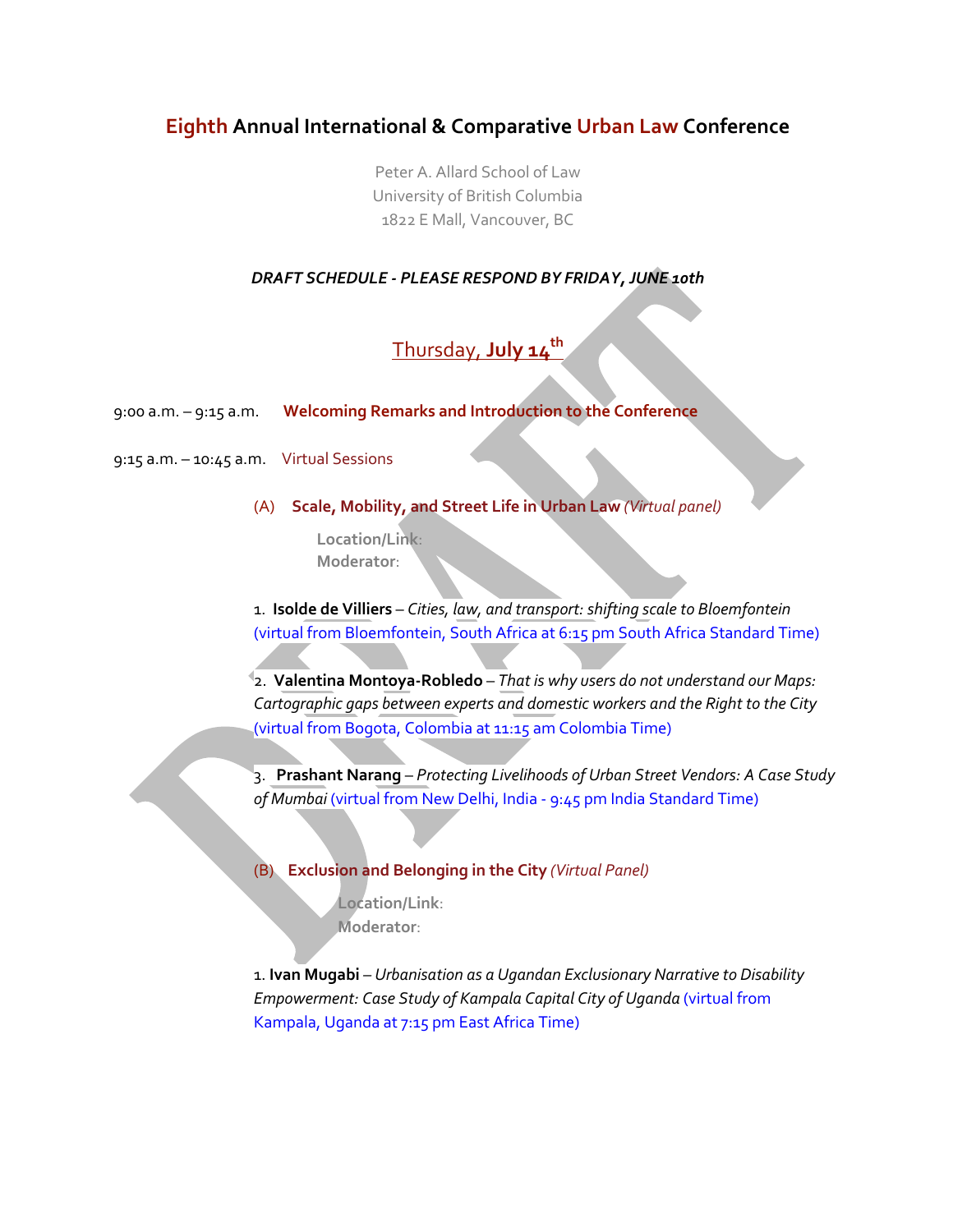2. **Rui Marques Pinto** *– Idealization of More Perfect union in the city of Reutlingen: Immigration Board Between Tokenism Race and Rule of Law* (virtual from Reutlingen, Germany at 6:15 pm Central European Summer Time)

3. **Diego Gil et al.** *– The Social Divide of Urban Land-Use Regulatory Changes: Evidence from Chile* (virtual from Santiago, Chile at 10:15 am Chile Standard Time)

#### *Fifteen-Minute Break*

11:00 a.m. – 12:30 p.m. Virtual Sessions

(A) **Design and Technology from an Urban Law Perspective** *(Virtual Panel)*

**Location/Link**: **Moderator**:

1. **Shewit K. Gebreslassie** – *Crime Prevention through Environmental Design for*  Sustainable Urban Environments: The Case of Addis Ababa, Ethiopia (virtual from Addis Ababa, Ethiopia at 9:00 pm East Africa Time)

2. **Analice Nogueira Santos Cunha** – *Biopolitics of Facial Recognition System in Urban Governmentality: Applying Michel Foucault to Urban Law* (virtual from São Paulo - 3:00 pm Brasilia Time)

3. **Astrid Voorwinden** – *Experimenting in the Smart City: A legal analysis of Urban Living Labs* (virtual from The Netherlands at 8:00 pm Central European Summer Time; alternatively, may be a pre-recorded presentation)

(B) **Systemic Approaches to Urban Law** *(Virtual panel)* **Location/Link**:

**Moderator**:

1. **Bilyana Petkova** – *Federalism and Urbanism: Friends or Foes?* (virtual from Graz, Austria at 8:00 pm Central European Summer Time)

*2.* **Kathleen Morris** – *American Democracy, Law, and Government as a Single Complex System* (virtual from San Francisco, USA at 11:00 am Pacific Daylight Time)

3. **Anatolijs Krivins** – *Patterns and innovations in urban law of the Baltic States*  (may be virtual from Latvia - 9:00 pm Eastern European Summer Time)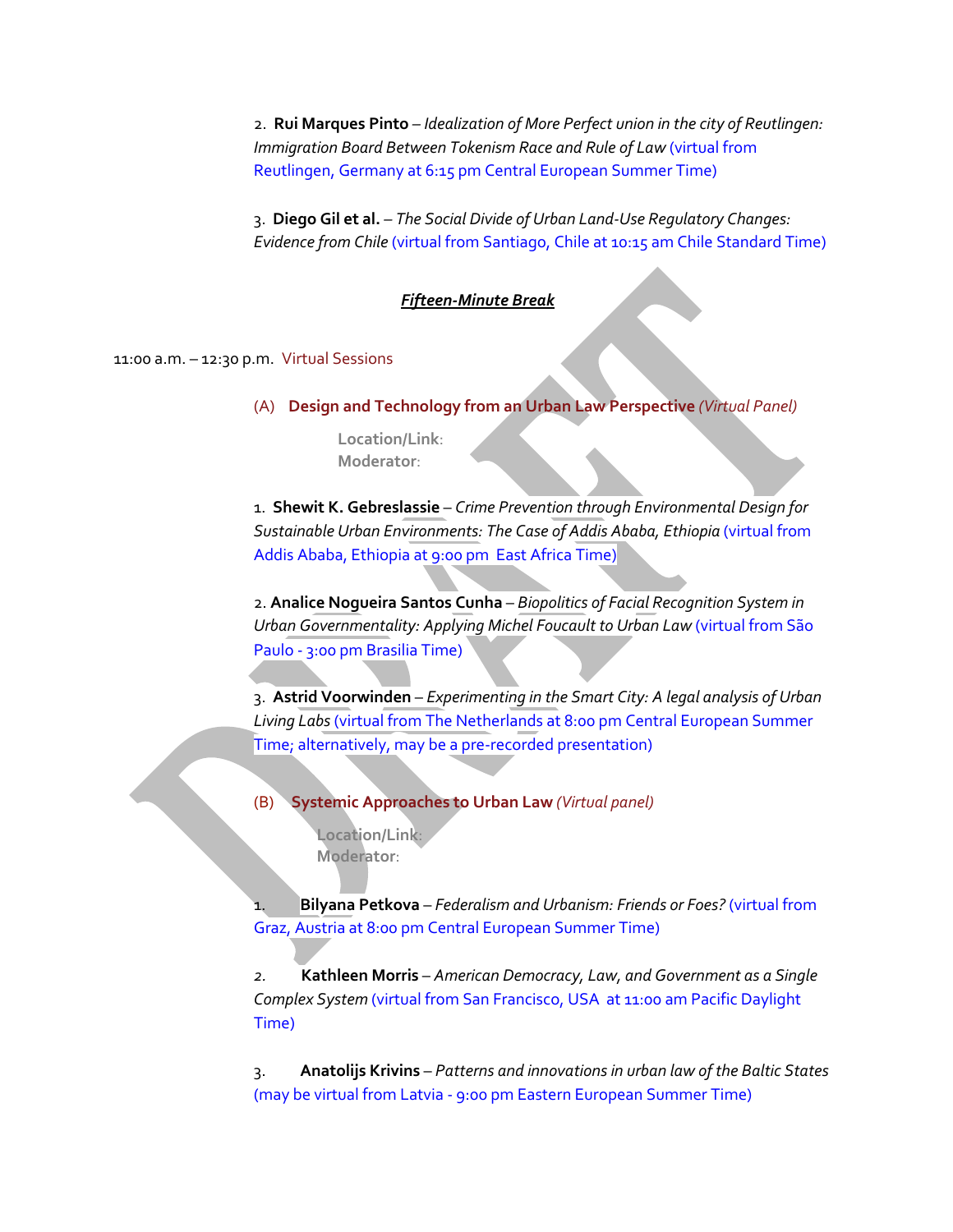**Lunch**

**-and-**

## **Author Meets Reader Discussion**

Marc Roark in dialogue with Nestor Davidson on *Squatting and the State: Resilient Property in an Age of Crisis*(with Lorna Fox O'Mahony)

> **12:30 p.m. – 1:30 p.m. [Location TBD]**

**[Field Outing and Dinner]**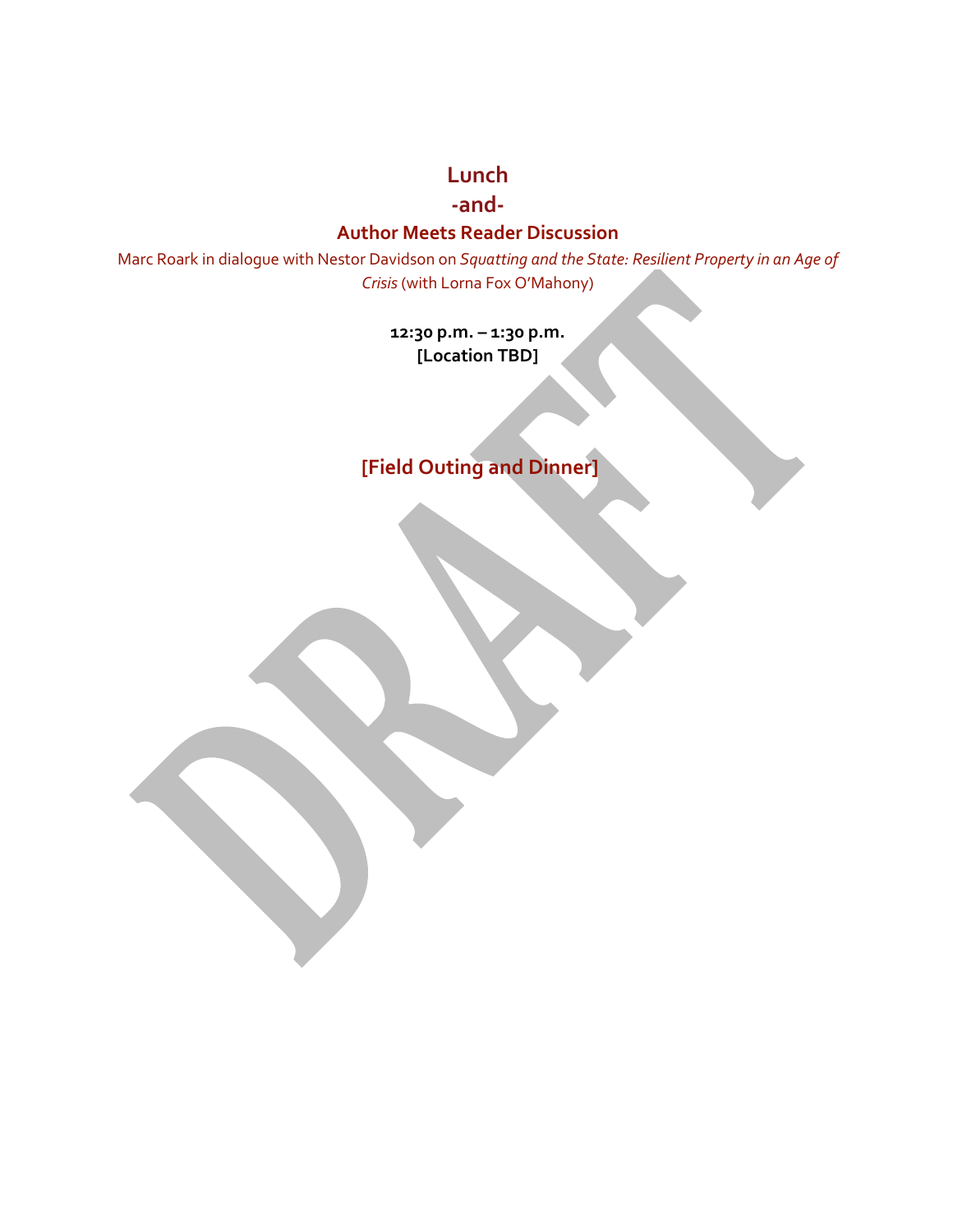# Friday, **July 15th**

#### [**Potential breakfast** - TBD]

8:30 a.m. – 11:10 a.m. Parallel Sessions

## (A) **Oppression at the Intersection: State Takeover Legislation and the Hostile Takeover of an Urbanizing School District**

**Location**:

**Moderator**: **Laura Garz-Stallcup**

*Part I*

1.**Aaron Saiger** – *Identifying the Constituencies of Local School Government*

2. **Aaron Nichole Cassidy –** *Takeover as the Third Way: Antecedents & Consequences of State Takeover*

3. **Steven Nelson & Joycelyn Wesley –** *Subvert and Supplant: The Political Fallout of State Takeover Legislation, Policies, and Practices*

### *Ten-Minute Break*

#### *Part II*

4. **Dr. Derrick Robinson & Dr. Ashley M. Johnson** *– No one asked us: Reimagining Parental Partnerships in School Takeovers* 

5. **Dr. Timberly Baker –** *The Impact of State Takeover and Receivership: Implications for the School-to-Prison Pipeline*

### (B) **Right** *to* **the City and Rights** *in* **the City** *(Virtual)*

(virtual from Rome, Italy at 5:30 pm Central European Summer Time)

**Location: Moderator: Chiara Feliziani**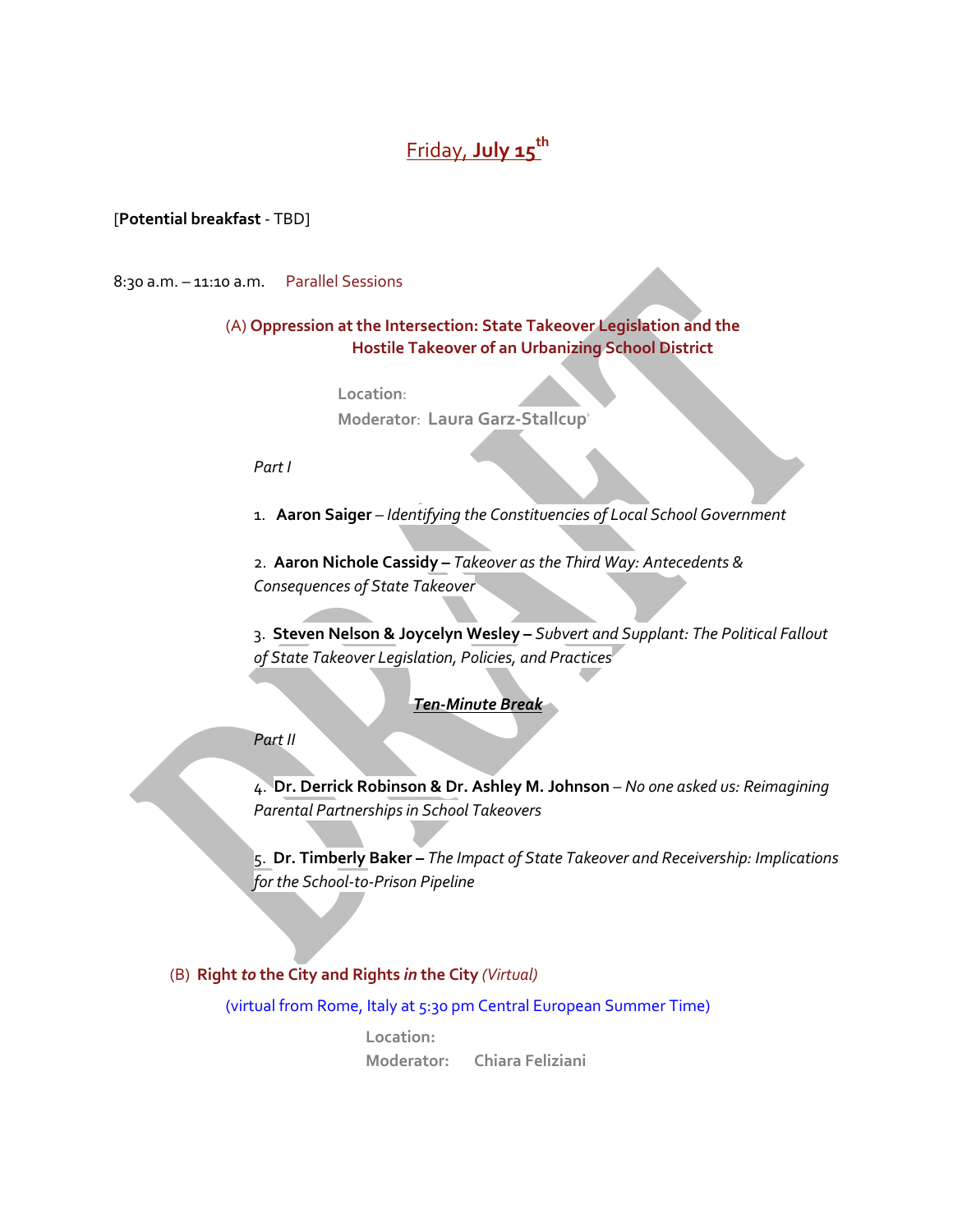*Part I*

*1.* **Laura Vagni –** *Right to access urban space and private property rights: comparative remarks on the effectiveness of the right to the city*

*2.* **Pamela Lattanzi / Dr. Serena Mariani -** *Cities, food, and sustainability: legal tools for building sustainable urban food systems* 

*3.* **Dr. Elena Codoni –** *Benefit companies - a tool for more sustainable cities?*

### *Ten-Minute Break*

*Part II*

*1.* **Nina Contigiani** *– Urban spatiality and public assistance: from the removal of marginalization to the internal concentration of poor workers*

*2.* **Dr. Alessandra Lucaioli / Dr. Simona Tiribelli** *– Spatial Justice: An Ethical Model for the Design of the Urban AI*

### *Fifteen-Minute Break*

11:25 a.m. – 12:55 p.m. Parallel Sessions

### (A) **Tenants and Tenant Power** *(Hybrid)*

1. **Greg Baltz –** *Countervailing Tenant Power or Burgeoning State Bureaucracy: A Cautionary Comparison of Residential Collective Bargaining Frameworks in North America, Sweden, and France*

2. **Dr. Alessio Sardo –** *Free Market or Housing Shortage? Berlin Rent Cap and its Dilemma* (virtual from Genoa, Italy at 8:25 pm Central European Summer Time)

3. **Nadav Shoked –** *US Courts' Idea of the Tenant*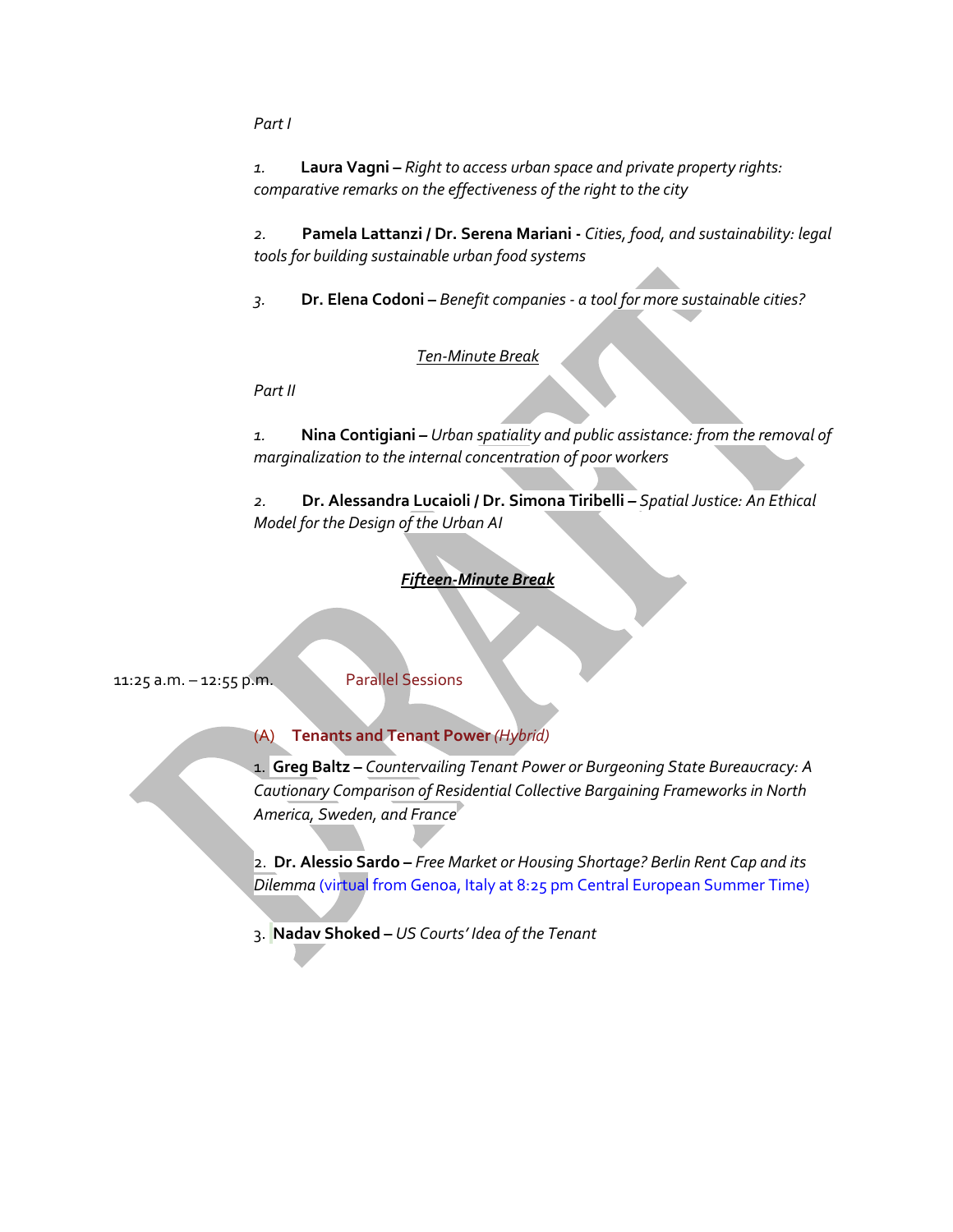#### (B) **Housing, Gentrification, and Anti-Discrimination in Urban Law** *(Hybrid)*

**Location**: **Moderator**:

*1.* **J.H. Stefan van Tongeren** *– Integration Versus Intrusion: Balancing the Housing Rights of Ex-Offenders and their Neighbours in Dutch Urban Areas*

**2. Thiago Pires-Oliveira –** *Gentrification, Urban Voids and Brazilian Urban Law*  (virtual from São Paulo - 3:25 pm Brasilia Standard Time)

3. **Gilson Santiago Macedo, Jr. –** *How to build anti-discrimination cities? Thinking about race, gender, and sexuality in urban law* (virtual from São Paulo, Brazil - 3:25 pm Brasilia Standard Time)

## **Lunch, Welcome from Dean Pindell**

# **- and -**

**Meeting of the Association of Urban Law Scholars (AULS)**

**12:55 p.m. – 2:15 p.m. [Location]**

2:15 p.m. – 3:45 p.m. Parallel Sessions

(A) **Copyright, Narrative, and Population in Urban Space** *(Hybrid)*

**Location**: **Moderator**:

1. **Dr. Graham Reynolds** *– Copyright and the City*

2. **Geeta Tewari** *– Defining Narrative Law* (virtual from Pennsylvania, USA - 5:15 pm Eastern Daylight Time)

3. **Ted DeBarbieri** - *Purchasing Population Growth* (virtual from Albany, USA at 5:15 pm Eastern Daylight Time)

(B) **Traffic and Sidewalks; with Interlocalism Location**:  **Moderator**: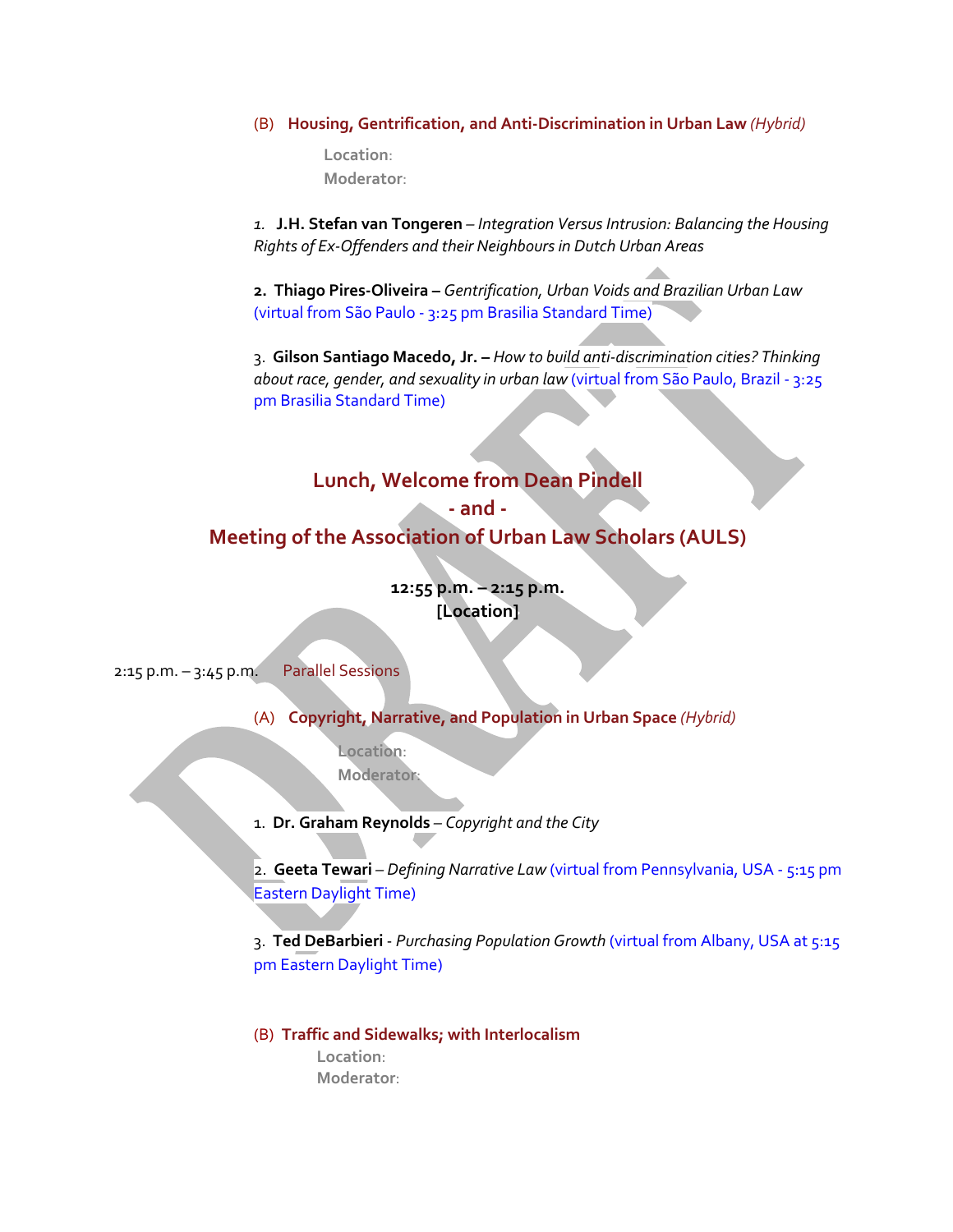- 1. **Aviv Gaon and Guy Seidman** *Farewell, Traffic Law*
- 2. **Michael Pollack** *Sidewalk Government*
- 3. **Daniel Rosenbaum** *– Forced Interlocalism*

#### *Fifteen-Minute Break*

4:00 p.m. – 5:30 p.m. Parallel Sessions

#### (A) **Public Finance and Urban Incentives** *(Hybrid)*

**Location: Moderator:** 

1. **Matthew Rossman** *– Which Public Incentives are Performing Best at Improving Economic Conditions in Distressed Urban Areas?*

2. **Robert Sroka** *– Mega-projects and mega-events: evaluating Vancouver 2010 stadium and convention infrastructure*

3. **Adam Feibelman –** *Municipal Debt and Debt Restructuring: India and the U.S.*  (Adam will present in person; co-authors Renuka Sane and Bhargavi Zaveri will present virtually. Renuka Sane will join at **4:30 am SATURDAY** India Standard Time; Bhargavi Zaveri will join at **7:00 am SATURDAY** Singapore Standard Time)

(B) **Urban Development, Revitalization, and Homelessness in Legal Perspective** 

> **Location**: **Moderator**:

1. **Vivian Dombrowski** *– Legal obstacles in urban-center revitalization: the case of Curitiba/Brasil* 

2. **Yifat Holzman-Gazit** *– Permit Files: Studying the Back Stage of Regularization of Accessory Dwelling Units in Israel*

3. **Stepan Wood** – *A Tale of Two (Tent) Cities—And One Judge: How (Not) to Weigh Evidence in Homeless Encampment Injunction Cases*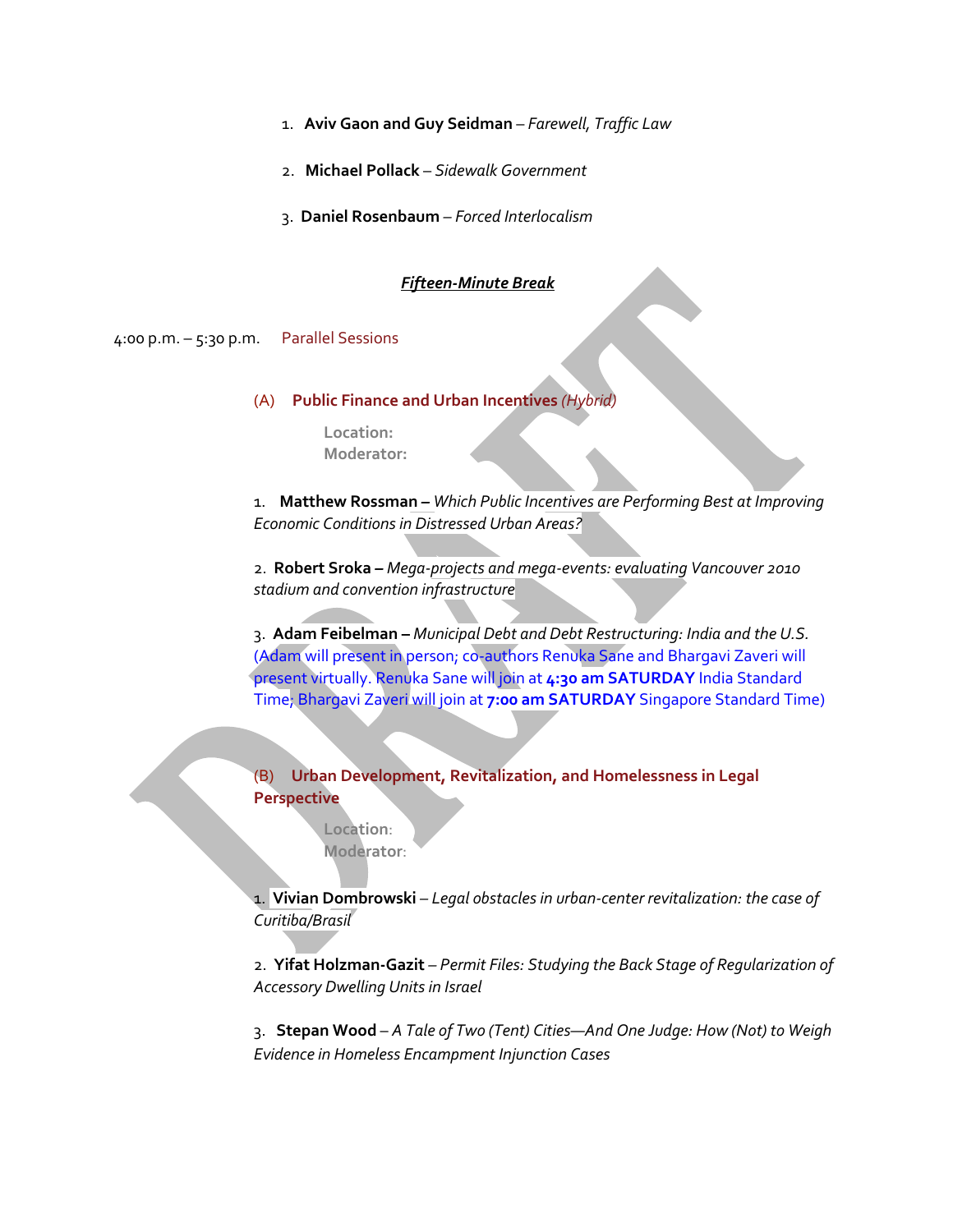**Conference Dinner**

**6:30 p.m.**

**[Location TBD]**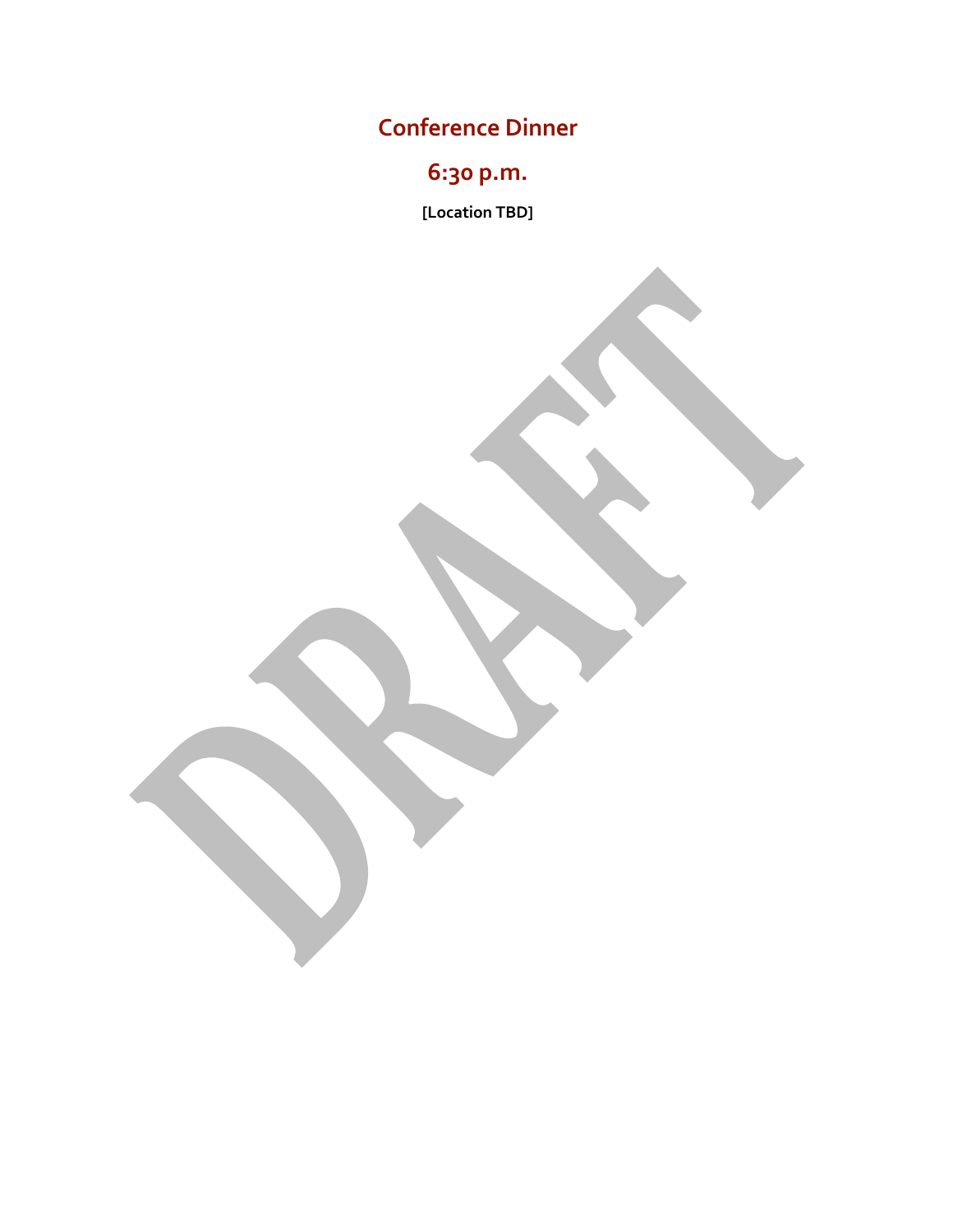# Saturday, **July 16th**

8:30 a.m. – 10:00 a.m. Parallel Sessions

(A) **Reconsidering Cities, Landscape, and Innovation** (*virtual panel*)

1. **Nikhil Ravindra & Chetana R** *– Ruminating Cities through Landscape Architecture* (virtual from Bengaluru, India - 9:00 pm India Standard Time)

2. **Elena De Nictolis & Christian Iaione** - *The urban law of innovation: a challenge to the private - public law divide? Cities as legal experimental grounds to tackle health, climate and technological disruptions.* (virtual - Elena from Washington, DC 11:30 am EDT Time; Christian from Rome, Italy at 5:30 pm Central European Summer Time)

3. **Boniface Okot** – *Beyond the Point of No Return: What Can Africa Do to Maximize the Benefits That Come from Use of Unmanned Aerial Vehicles (UAVs)?* (virtual from Uganda - 6:30 pm East Africa Time)

(B) **Conflicts and Context in Urban Law** *(Hybrid)*

**Location**: **Moderator**:

1. **Yustina Trihoni Dewi** – *Conflict Early Warning System of Ambon* (virtual from Indonesia - 10:30 pm Western Indonesia Time)

2. **Ronit Levine-Schnur** – *The Colonial Subject's Dilemma: Land Settlement of Title in East Jerusalem and the Conflict Over Sheikh Jarrah*

3. **Kizito Kabengele** *– The "africanacity" of urban laws in South Africa through the lens of Section 26 of the Constitution* (virtual from Pretoria, South Africa at 5:30 pm South Africa Standard Time)

*Fifteen-Minute Break*

10:15 a.m. – 12:55 p.m.Session **| Sustainability, Energy, and the Urban Commons** *(Hybrid)*

**Location/Link**: **Moderator**: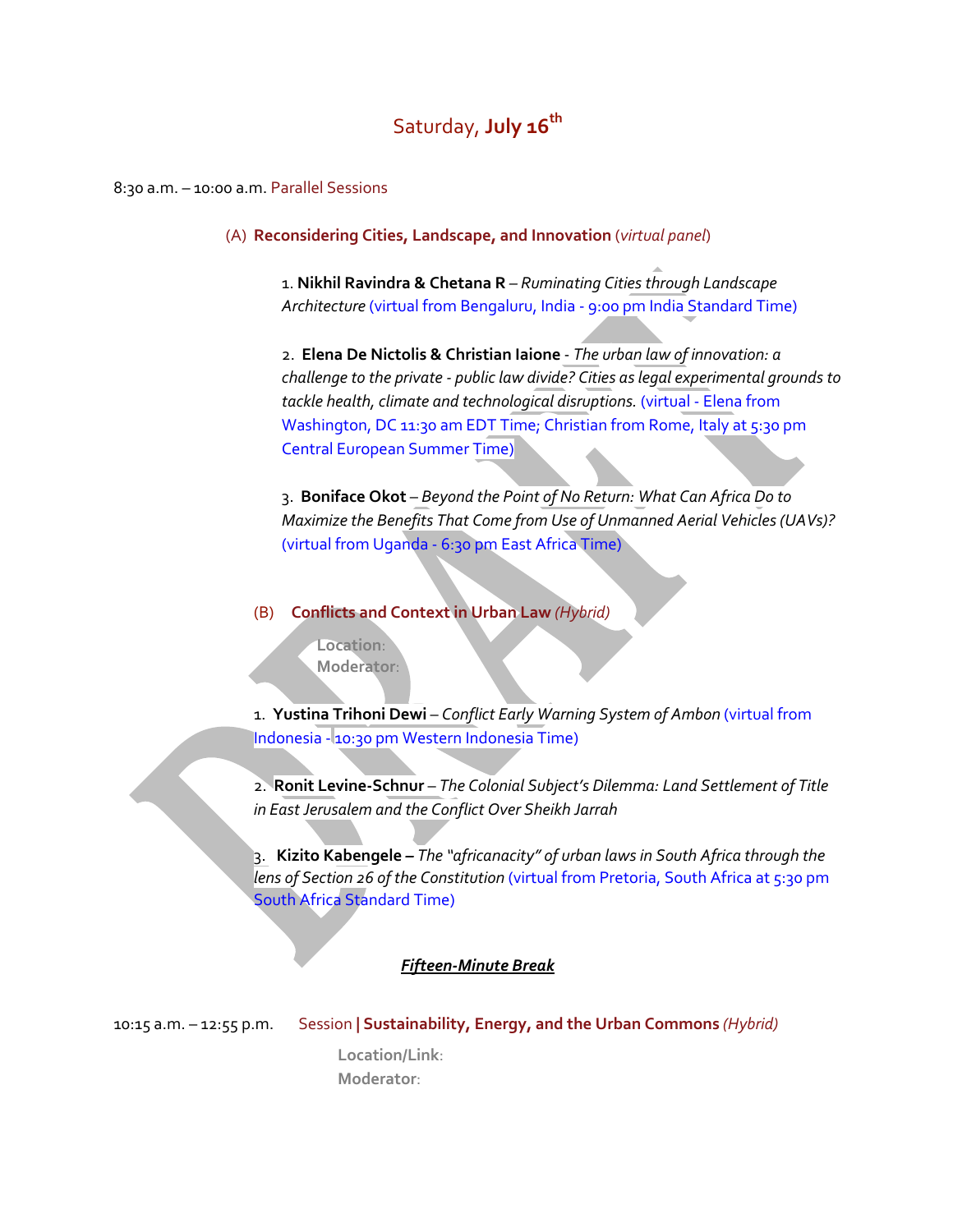*Part I*

1. **Tarun Arora** – *The Impact of New and Renewable Sources of Energy (NRSE) - Policy of Punjab in Urban Areas* (virtual from Punjab, India - 10:45 pm India Standard Time)

2. **Evaldas Klimas** – *Sustainable development and urban planning regulations for climate change management measures, Lithuanian case*

3. **Valentina Pagnanelli & Giacomo Pailli** – *Urban Public Space, Marginal Communities and the Risks of Data Collection: A Tale from Italian Cities* (Giacomo will present in person; Valentina is virtual from Florence at 7:15 pm Central European Summer Time)

### *Ten-Minute Break*

*Part II*

1. **Hoi Kong** – *Sustainable Urban Design: The Case of Montreal*

2. **Alexandra Flynn** – *Local Governance and the Urban Commons*

## **Lunch**

## *- and -* **Roundtable on Teaching Urban Law**

**12:55 p.m. – 1: 55 p.m. [Location]**

1:55 p.m. - 2:55 p.m.Parallel Sessions

### (A) **International and Regionally Focused Urban Law** *(virtual)*

**Location: Moderator:** 

1. **Itai Apter –** *Municipal Taxation (Exemption) to International Actors - A Foregone Conclusion?* (virtual from Washington, DC at 4:55 pm Eastern Daylight Time)

2. **Guanchi Zhang** *– Do We Need Megacities as a Constitutional Concept? Lessons from East Asia (virtual from Boston, USA at 4:55 pm Eastern Daylight Time)*